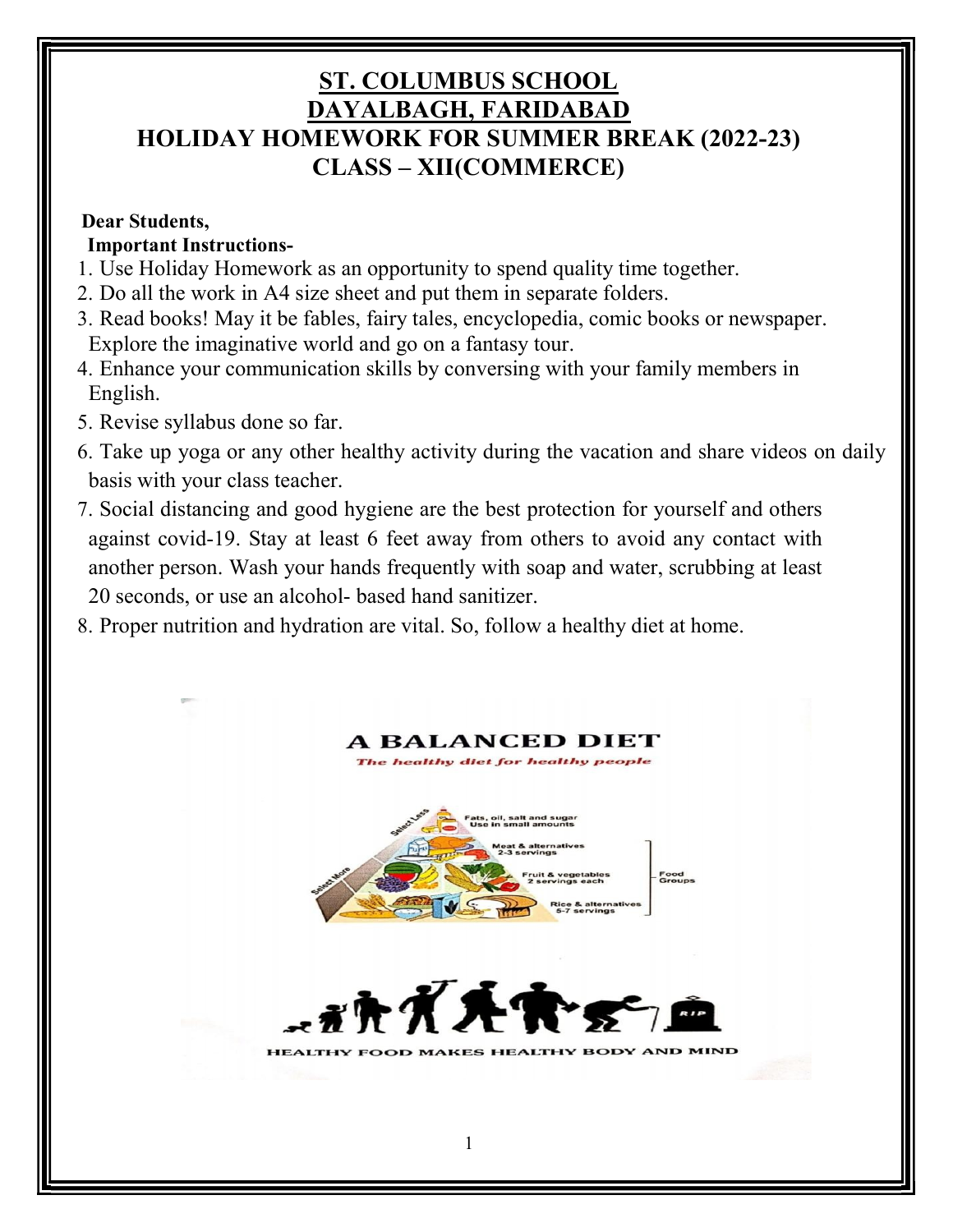### ENGLISH

Based on the detailed study and observation of various events from the prescribed chapters and the poem, you need to perform the given activities:

- 1. How important, do you consider, is one's mother tongue? How it helps us to unite? Was that our mother tongue that united us during the British rule? (The Last Lesson)
- 2. Interact with **THREE** different child labourers and jot down the kind of life they lead, challenges they suffer, their living conditions, employment, justice and help extended by system, etc and how they feel crushed and cursed in their surroundings. ONE of the THREE must be in conversational format and rest be in Report. (Lost Spring)
- 3. Jot down the various phobia(s) you hold untold and explain in detailed what efforts you have made to conquer the same. How did the aversion begin? Who and how he/she helped to overcome? When did you realize you became free from fear? Mention your logical strategy. (Deep Water)
- 4. Plan an interaction with one of the old member (above 60) in your family or neighborhood and note down what they intend to enjoy at their old age. Do mentions the personal details also. What kind of social, mental and personal challenges they face and how bravely they tackle and overcome them? (My Mother at Sixty Six)

Note : Do revise the chapters and the poem effectively before writing. The activity must be a genuine one and self explored and within 250 words each.

# BUSINESS STUDIES

- 1. Prepare a flow chart on steps of planning in the notebook.
- 2. Make a Divisional Structure of a renowned company in the notebook.
- 3. Prepare a PPT on Principles of Management given by Henry Fayol.

# ECONOMICS

- 1. Prepare a practical file on the topic allotted in class. Present the data on the related topic with the help of colourful pictures, graphs and flowcharts.
- 2. Collect some information on "Effect of Covid 19 on Indian Economy" and present it in the form of PPT.

# **ACCOUNTANCY**

1. You are required to prepare a specific project in which you need to cover the company's profile assessment of financial statements and specific report analysis. You are required to use different tools of financial statements analysis, like Comparative Analysis, Ratio's and Cash Flow statement.

# **MATHEMATICS**

# Write these activities in Math lab activity file.

- 1. To understand the concept of Increasing and Decreasing function.
- 2. To understand the concept of absolute maximum and minimum values of a function in a given closed interval through its graph.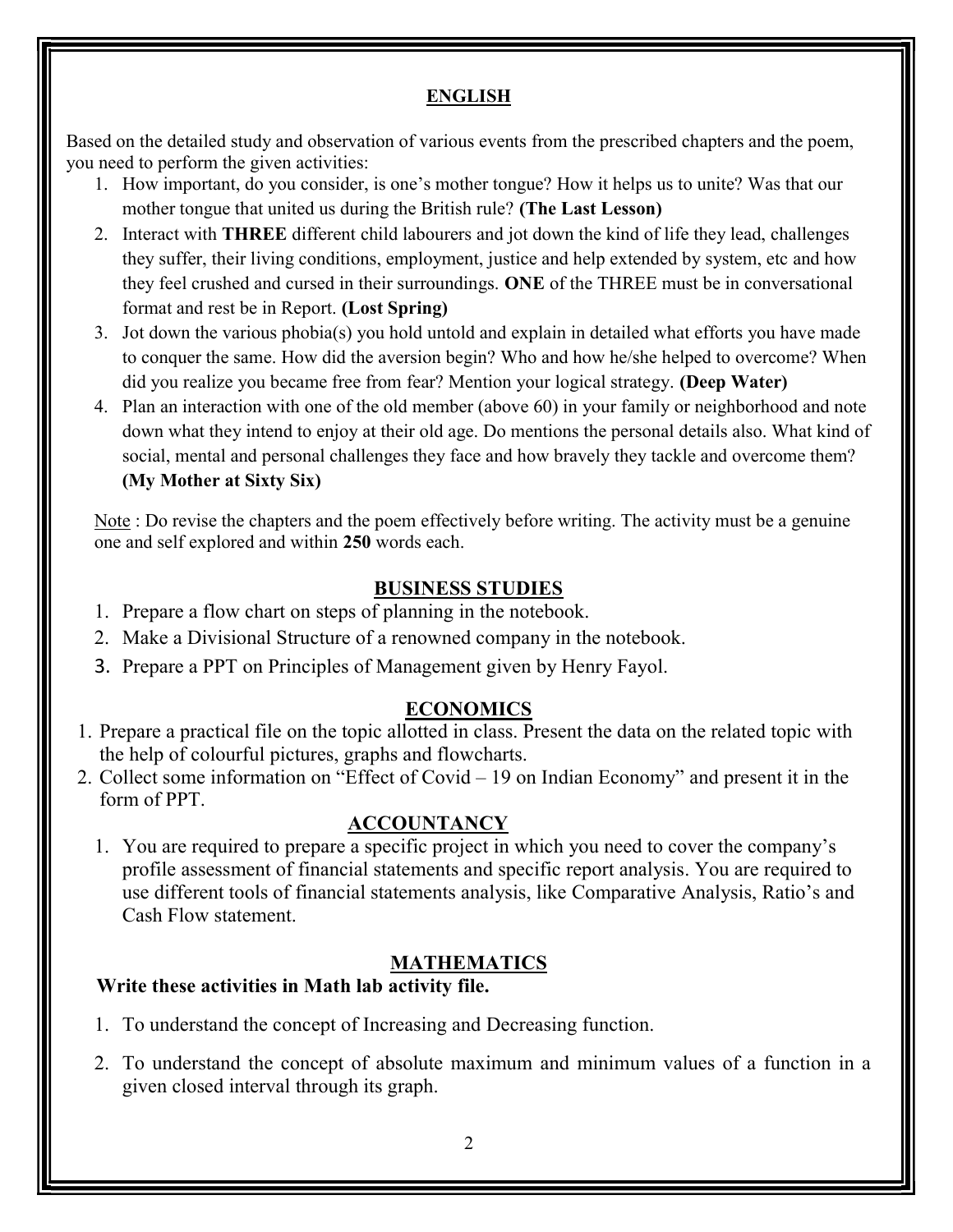3. To construct an open box of maximum value from a given rectangular sheet by cutting equal square from each corner.

# INFORMATION TECHNOLOGY

- 1. Prepare your Programming File containing 20 questions from Java Net Beans and 15 Queries from SQL.
- 2. Prepare the synopsis of your Project.

# PHYSICAL EDUCATION

Make a First Aid Box with a Red Cross on it having the following First Aid Tools –

- Boroline or Boroplus
- Soframycin
- Dettol or Savlon
- Neosporin
- Crocin
- Bandage
- Cotton
- Band-Aid Strips.